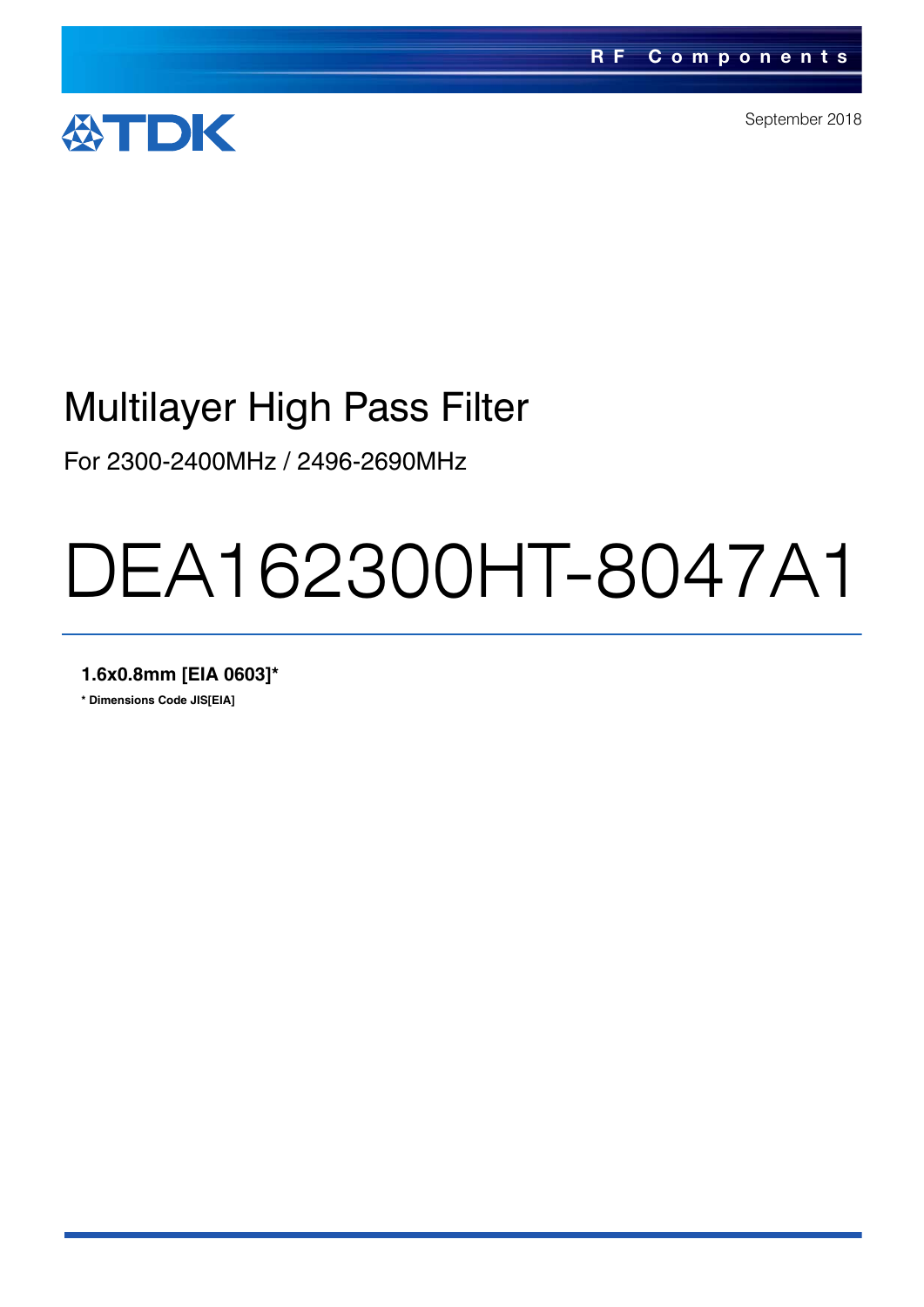#### **SHAPES AND DIMENSIONS**





|   | <b>Terminal functions</b> |  |
|---|---------------------------|--|
|   | Input Port                |  |
| 2 | <b>GND</b>                |  |
| 3 | <b>Output Port</b>        |  |
|   | Dimensions in mm          |  |

**RECOMMENDED LAND PATTERN EVALUATION BOARD** 



Dimensions in mm



| Material, Layer        | <b>Thickness</b> |
|------------------------|------------------|
| <b>Top Resist</b>      | Resist           |
| Copper Surface Pattern | 0.035mm          |
| $FR-4$                 | $0.10$ mm        |
| Copper Inner GND       | 0.018mm          |
| $FR-4$                 | $0.30$ mm        |
| Copper Bottom GND      | 0.035mm          |

Line width should be designed to match  $50\Omega$  characteristic impedance, depending on PCB material and thickness.

RoHS Directive Compliant Product: See the following for more details related to RoHS Directive compliant products. http://product.tdk.com/en/environment/rohs/

**Conformity to RoHS Directive**

**公TDK** 

• All specifications are subject to change without notice.

• Before using these products, be sure to request the delivery specifications.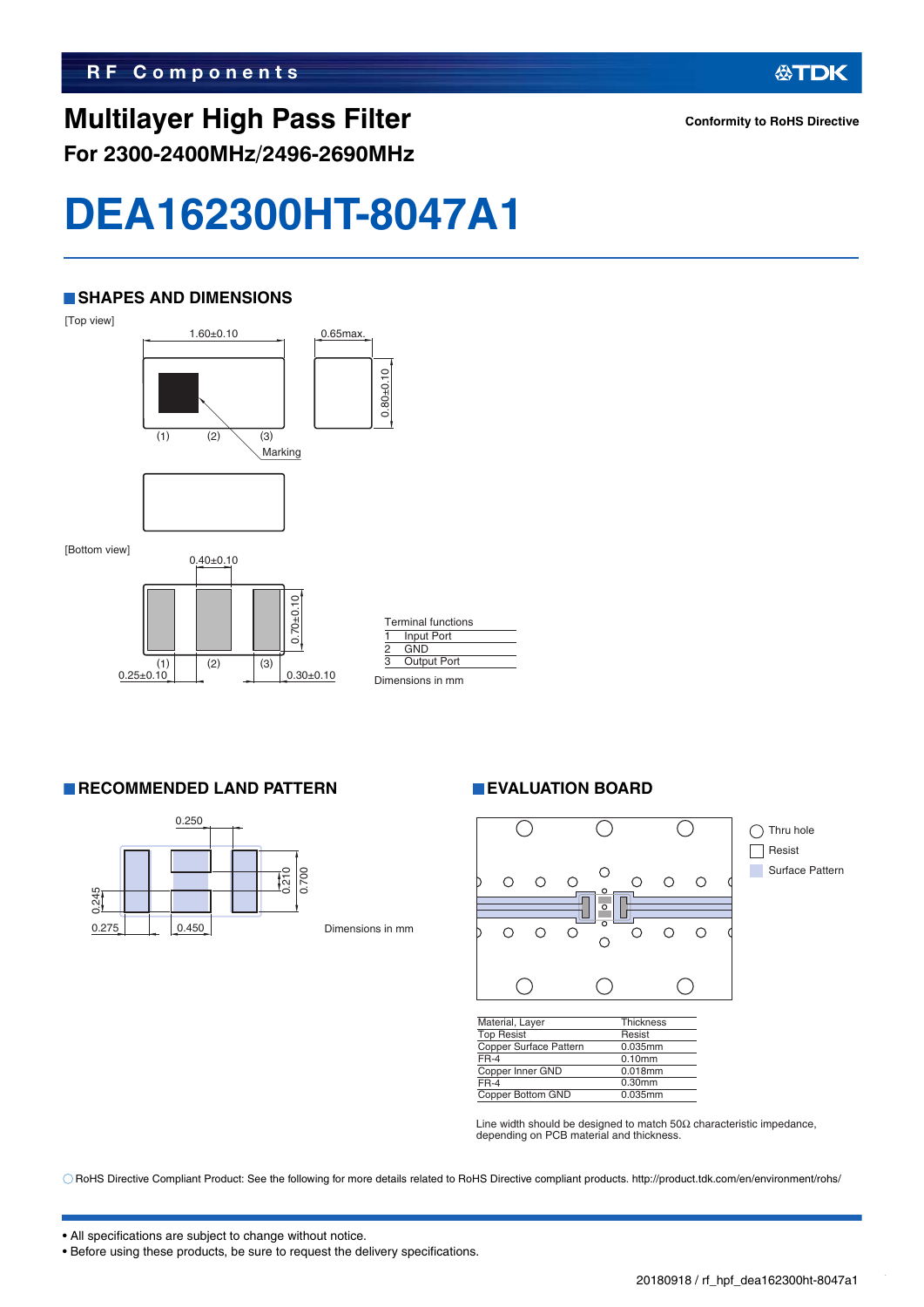## DEA162300HT-8047A1

#### **ELECTRICAL CHARACTERISTICS**

| <b>Item</b>                         | <b>Frequency Range</b><br>(MHz) | Min. | Typ.         | Max.                             |
|-------------------------------------|---------------------------------|------|--------------|----------------------------------|
|                                     | 2300 to 2400                    |      | 0.42         | 0.50                             |
|                                     | 2496 to 2690                    |      | 0.40         | 0.50                             |
| Insertion Loss (dB)                 | 2300 to 2400                    |      |              | 0.70 ( $-40$ to $+85^{\circ}$ C) |
|                                     | 2496 to 2690                    |      | –            | 0.70 ( $-40$ to $+85^{\circ}$ C) |
|                                     | 2300 to 2400                    | 9.54 | 18.0         |                                  |
| Return Loss (dB)                    | 2496 to 2690                    | 9.54 | 16.8         |                                  |
| Attenuation (dB)                    | 1710 to 1785                    | 13   | 19.9         |                                  |
| Power Handling (W)                  |                                 |      |              | 2 (CW)                           |
| Characteristic Impedance $(\Omega)$ |                                 |      | 50 (Nominal) |                                  |

・Ta: +25±5°C

#### **TEMPERATURE RANGE**

| <b>Operating temperature</b> | Storage temperature |  |
|------------------------------|---------------------|--|
| (°C)                         | (°C)                |  |
| $-40$ to $+85$               | $-40$ to $+85$      |  |

#### **TERMINATION FINISH**

| <b>Material</b> |
|-----------------|
| Au plate        |

```
• All specifications are subject to change without notice.
```

```
• Before using these products, be sure to request the delivery specifications.
```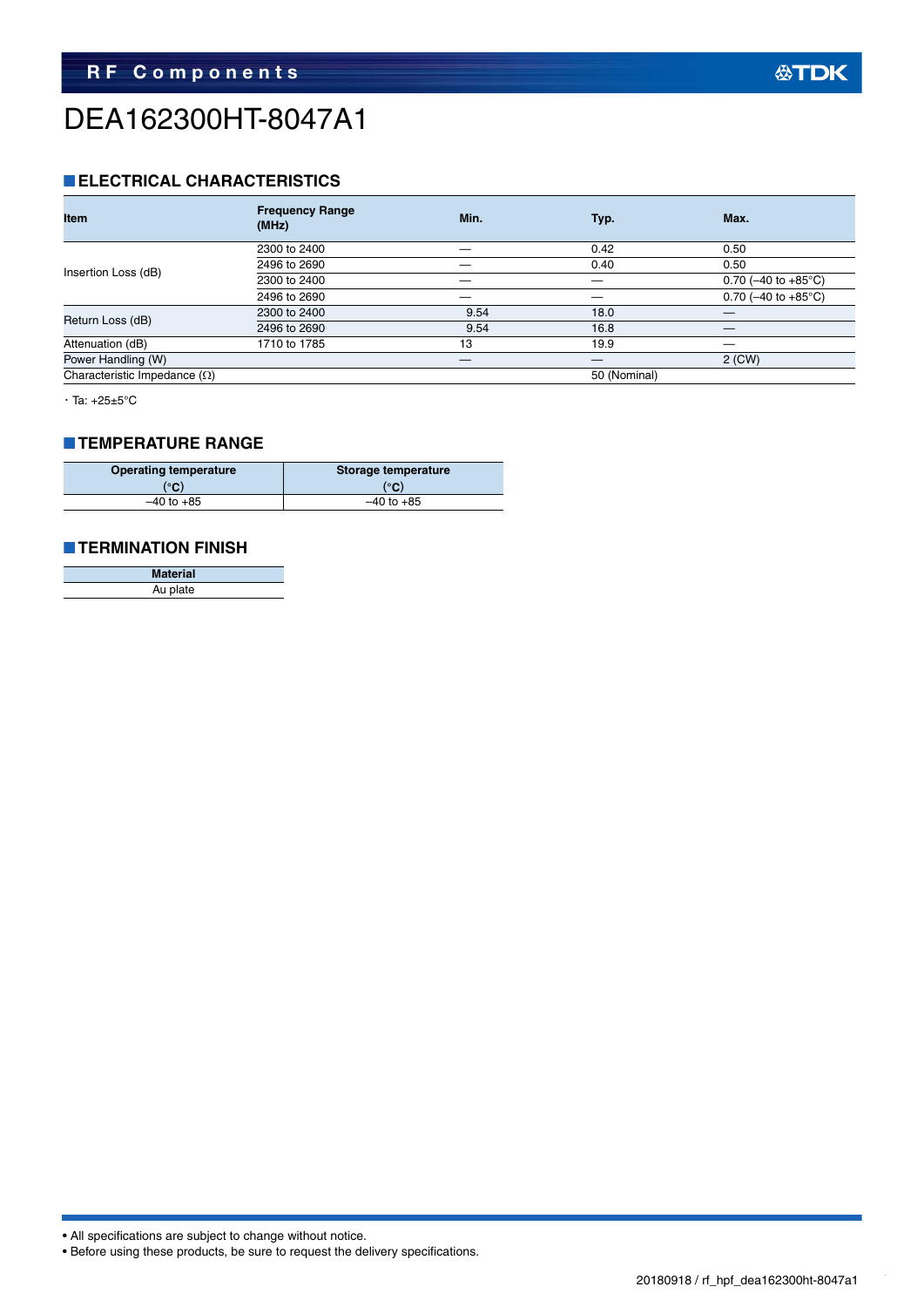## DEA162300HT-8047A1

#### **FREQUENCY CHARACTERISTICS**





**RETURN LOSS** 





## **公TDK**

• All specifications are subject to change without notice.

• Before using these products, be sure to request the delivery specifications.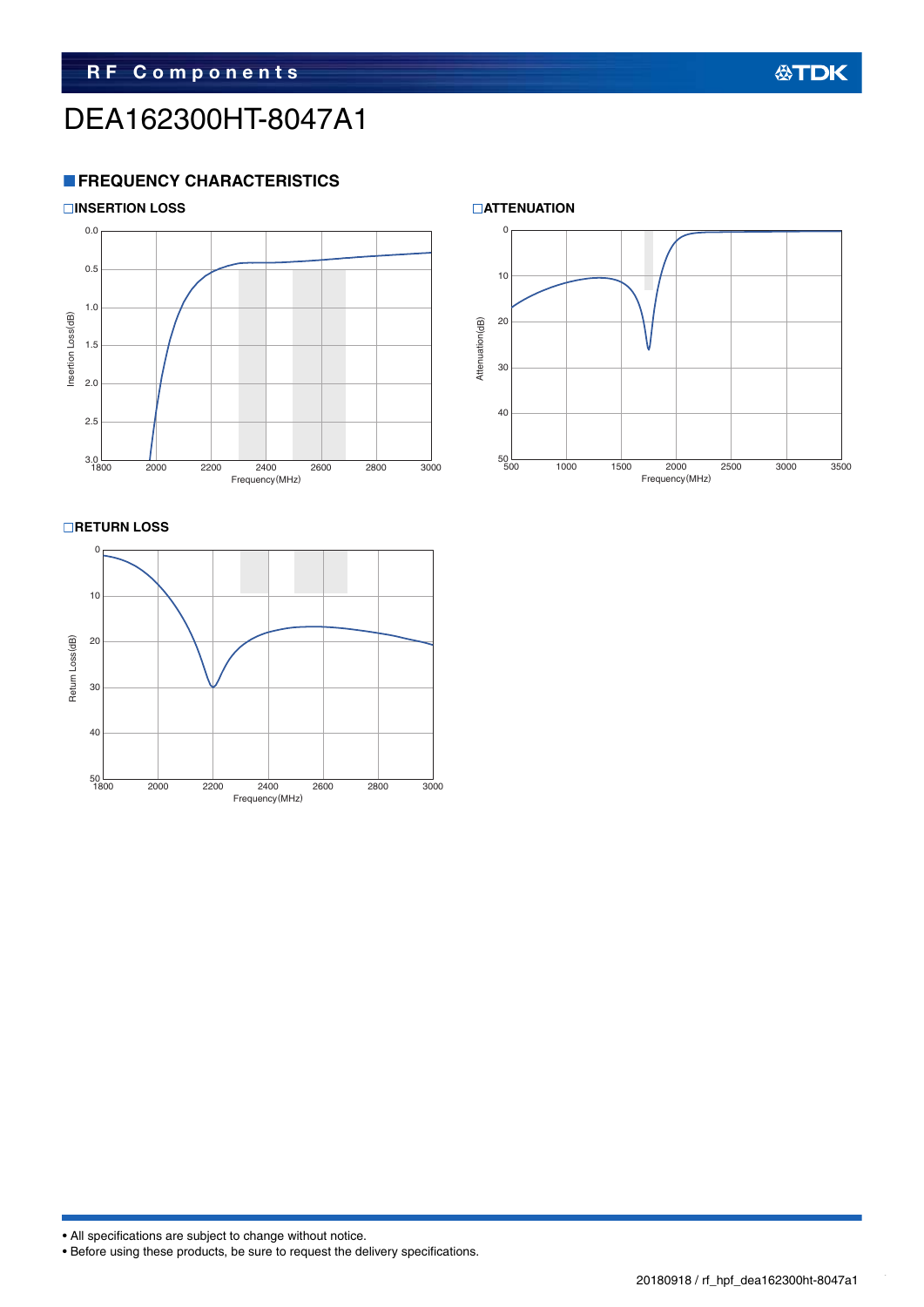## DEA162300HT-8047A1

#### **RECOMMENDED REFLOW PROFILE**



| Preheating      |                 | Soldering                |       |              |                        |             |
|-----------------|-----------------|--------------------------|-------|--------------|------------------------|-------------|
|                 |                 | Critical zone (T3 to T4) |       | Peak         |                        |             |
| Temp.           |                 | <b>Time</b>              | Temp. | <b>Time</b>  | Temp.                  | <b>Time</b> |
| T1              |                 |                          |       |              | Τ4                     | t3*         |
| $150^{\circ}$ C | $200^{\circ}$ C | 60 to 120sec             | 217°C | 60 to 120sec | 240 to 260 $\degree$ C | 30sec max.  |

t3 : Time within 5°C of actual peak temperature

The maximum number of reflow is 3.

• All specifications are subject to change without notice.

```
• Before using these products, be sure to request the delivery specifications.
```